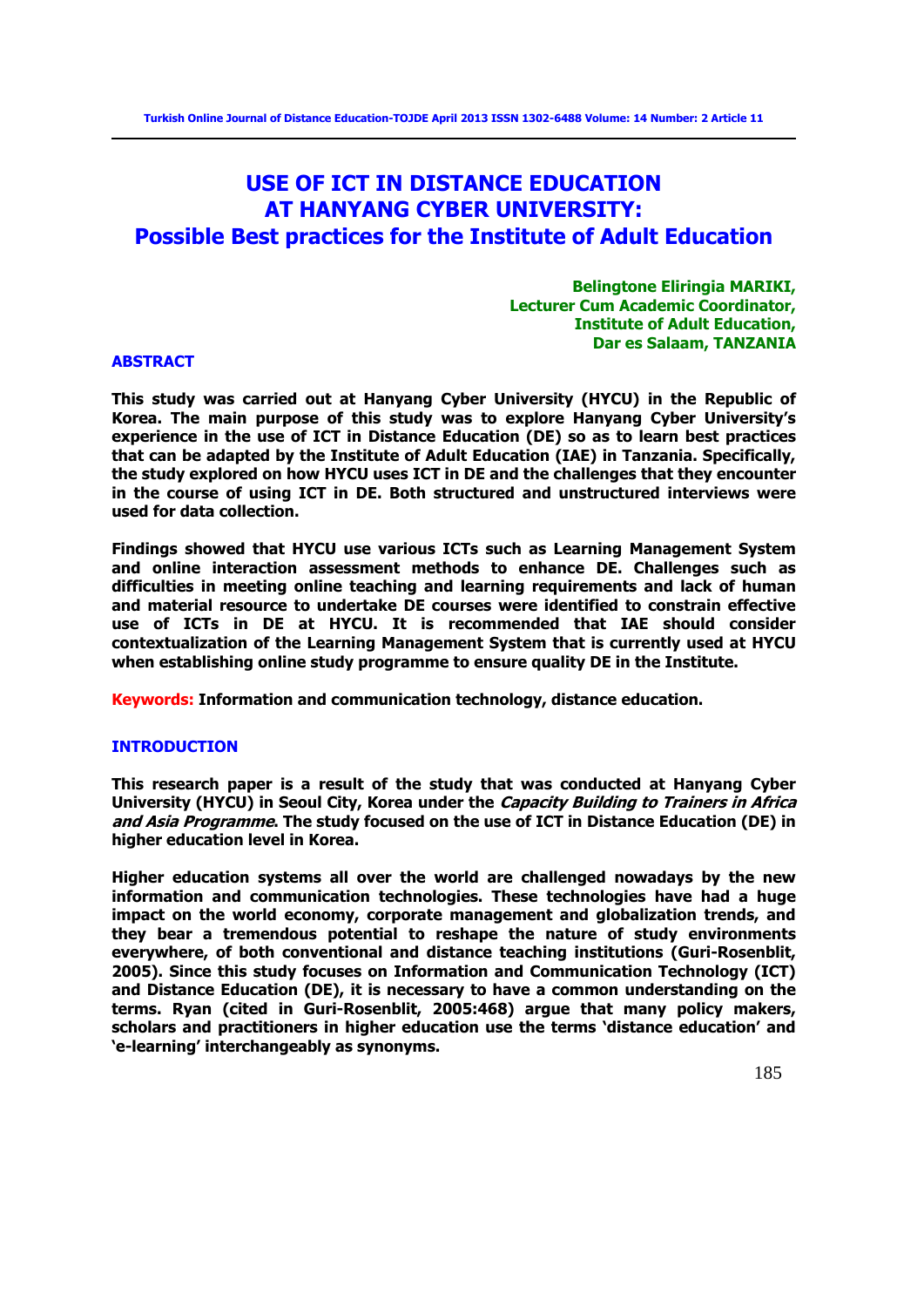**Other scholars term distance education, distributed learning and online learning more or less interchangeably (Guri-Rosenblit, 2005).** 

**In this study all these words and many other are regarded as various forms of learning through ICT. DE in this study context is reffered to the education system where teaching and learning does not happen in traditional classrooms but rather on learners/students' environments.** 

**In reviewing information regarding Africa in this paper it should be noted that ICT use in education is at a particularly dynamic stage in Africa, which means that there are new developments and announcements happening on a daily basis somewhere on the continent (Hare, 2007) and (Farrell & Isaacs, 2007:8). Hence validity of information obtained in this study relies on the decade in which this study was undertaken.**

**Most African contries used crude technology in education for many years. Environment for network readiness in Africa increased rapidly since late 1990s in which the use of radios, newespapers, internet, digital satelite television and other ICTs began to be established in many parts of the continent. However, digital device is still at its most extream in Africa as compared to other parts of the world (Jensen, 2003).** 

**"Tanzania's national ICT infrastructure is still being developed but has accelerated recently from being insufficient and unreliable to being 'a fair system operating below capacity and being modernized for better service'. Literature suggests that this rapid development is likely to continue" (CIA cited in Ngugi, 2007:3). The media constituting the Tanzanian ICT infrastructure includes; print media such as newspapers, books, etc; analogue electronic media such as radio, television and telephones; and digital ICTs such as cell phones, cyber café, satellite-based internet connection and cable basedinternet connection. (ibid).**

**As from 2000 many African countries have developed ICT national education policies. Most educational policies in these contries emphasise development of skills and knowledge to students and general population as well as access to ICT facilities (Farrell & Isaacs, 2007). Tanzania through the Ministry of Education and Vocational Training (MoEVT) developed an Information and Communication Technology (ICT) policy in July, 2010. The policy incorporates the integration of ICTs in pre-primary, primary, secondary and teacher education, as well as non-formal and adult education (Hare, 2007).**

**Tanzania Higher learning education system has been conventional for many years. However in 1990s the use of DE in higher education began by the establishment of the Open University of Tanzania (OUT) in 1992 as a blended (including prints, face-to-face and some technologies) mode institution offering certificate, diploma and degree courses through Distance Learning. According to Ngugi (2007) in 2005 only two institutions, University of Dar es Salaam (UDSM) and Open University of Tanzania were offering e-learning courses. Other universities (such as the University of St. Augustine) provided a web site interface for browsing library catalogues, but not a distance or elearning system as such. Recently the Institute of Adult Education (IAE) has established a Diploma course through DE to be offered online. This is a pilot programme but the institute aims at mainstreaming this programme to cater for all eligible learners from all over the country.**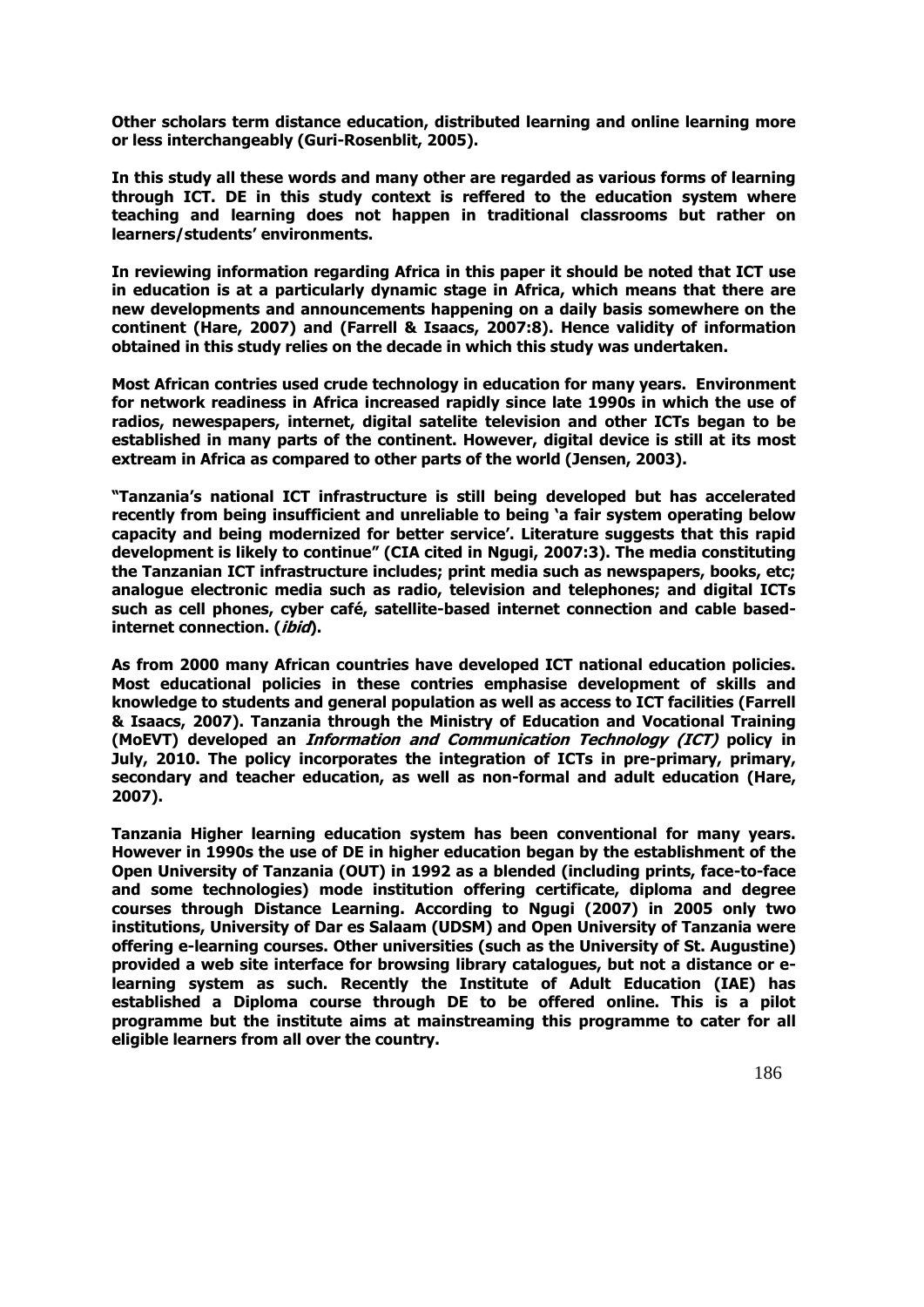**Other Institutions involved with DE programmes in Tanzania include Moshi University College of Cooperative and Business Studies, Tanzania Global Learning Agency, Southern Africa Extension Unit and Sokoine University of Agriculture (Kolimba, 2012). However, the extensive use of ICT to enhance delivery of DE in the country is still minimal. This study therefore aimed at learning experience from Hanyang Cyber University's experience on the use of ICT in Distance Education so that best practices can be adapted in the context of IAE in Tanzania.** 

#### **REVIEW OF LITERATURE**

#### **Countries' Experiences**

**"Many higher educational institutions offering DE courses have started to leverage the Internet to improve their programme's reach and quality. The Virtual University of the Monterrey Institute of Technology in Mexico uses a combination of print, live and recorded broadcasts, and the Internet to deliver courses to students throughout Mexico and in several Latin American countries. Similarly, the African Virtual University, initiated in 1997 with funding support from the World Bank, uses satellite and Internet technologies to provide distance learning opportunities to individuals in various English-speaking and French-speaking countries throughout Africa" (Wikibooks, 2010).**

**"At the University of the Philippines Open University (UPOU), course materials are still predominantly print-based but online tutorials are becoming a convenient alternative to face-to-face tutorials especially for students unwilling or unable to go to UPOU's various physical learning centres.** 

**About 70-90% of UPOU's degree courses offer online tutorials as an option, while in several of its non-degree courses tutorials are conducted only online. But even in Korea, where infrastructure is among the best in the world, and government has put considerable financial and other resources behind an ambitious ICT-based re-tooling of its educational system, challenges to online education persist"(ibid)** 

**Belawati et al (cited in Tinio, 2003) argue that the Universitas Terbuka (Indonesian Open Learning University) has made great strides in making higher education available to Indonesians, having served more than 400,000 students nationwide in its 14 years of existence. In its effort to address issues of quality in instruction, the university introduced the use of the Internet and a combination of facsimile and Internet technologies for student tutorials in 40 of its more than 700 courses offered.** 

**These electronic tutorials are a supplement to more traditional tutorial models including face-to-face, regular mail, radio and television -- already employed by the university. ndonesia also have been using successfully email and fax in DE to easy accessibility of learning content online since fax is much cheaper than internet in Indonesia. Belawati et al (cited in Tinio, 2003:8) says that, "two electronic tutorial models are being used in Indonesia: tutorials via email lists, and tutorials via a combination of email and fax messages.** 

**In the latter, tutors send email messages to a "fax gateway" which are then received by students as fax messages while student's messages are sent by fax and then converted to email messages to the tutors".**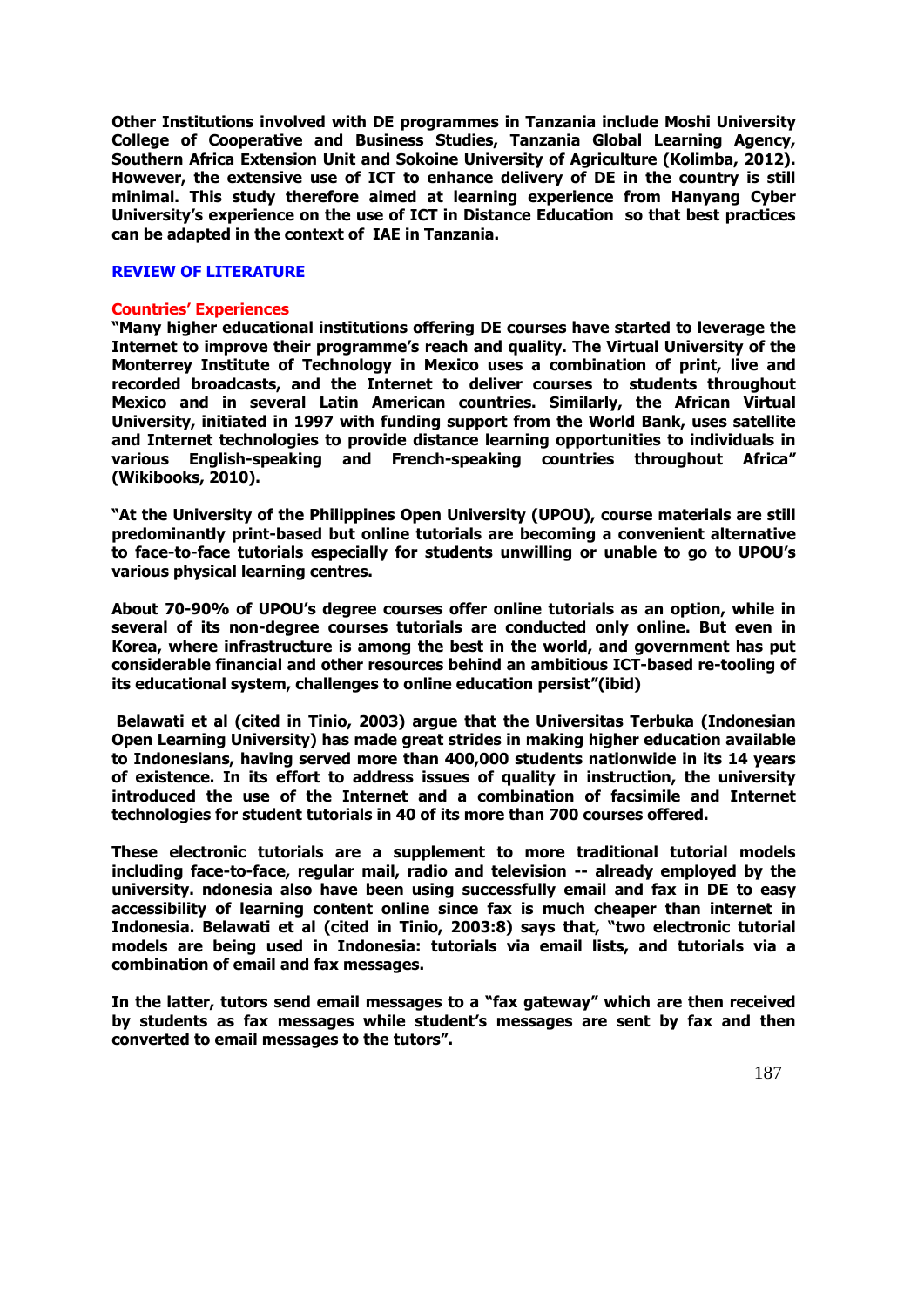**This mode could be applicable in Tanzania and other developing countries because it doesn't require students to have basic computing and emailing skills. Majority of students in Tanzania are not conversant in using computers and internet. According to Jun (n.d), in Korea several Ministries of government entered into competition to put e-Learning policy under their control, large investment has been made in e-Learning application and e-Learning content, and the e-Learning business is regarded as one of the most profitable industry in Korea. In other words, the e-Learning has prevailed in Korea.**

## **ICT Use in DE**

**If used effective ICT can transform learning environment into one that is learnercentered. When used appropriately, ICTs especially computers and Internet technologies enable new ways of teaching and learning (see for example Nihuka, 2011). These new ways of teaching and learning are underpinned by constructivist theories of learning and constitute a shift from a teacher-centered to learner-centered pedagogy (Tinio, 2003).**

**In conjunction with this statement (Hahn, n.d:133) argue that, "a good quality pencil cannot improve a student's learning, but it can, however, help that student write easily and comfortably. Similarly, ICT does not guarantee that a student will learn, but it can help student find information quickly and easily." Various techniques that stimulate learning using ICT in DE therefore requires necessary attention by educators for effective learning. Teleconferencing in DE can be useful ICT tool in DE to reach remote learners. Teleconferencing refers to "interactive electronic communication among people located at two or more different places." There are four types of teleconferencing based on the nature and extent of interactivity and the sophistication of the technology:** 

- **audio conferencing;**
- **audio-graphic conferencing,**
- **videoconferencing; and**
- **Web-based conferencing.**

**In open and distance learning, teleconferencing is a useful tool for providing direct instruction and learner support and minimizing learner isolation (Tinio, 2003). According to Tinio (2003), some higher learning institutions that were using teleconferencing in their online programmes by the year 2003 includes Tianjin Medical University in China, Open University of the United Kingdom, Unitar (Universiti Tun Abdul Ruzak) in Malaysia, Open University of Hong Kong and Indira Gandhi National Open University.**

## **Challenges in Using ICT in DE**

**In general, there is a shortage of well-qualified professionals of ICT in Tanzania. Access to online and distance learning by ICT is also still limited. Furthermore, few opportunities available are mostly limited to few urban centres and colleges (URT, 2003). Tinio (2003) highlights that challenges facing many developing countries on the use of ICT in education is infrastructure and teachers' capacity building. ICT introduction to DE does not only require enough initial capital but also effective integration of ICTs system in curriculum, pedagogy, teacher competencies and long term financing, among others. Jun, (n.d) argue that, to attain effective ICT use, there are five basic factors that are necessary:**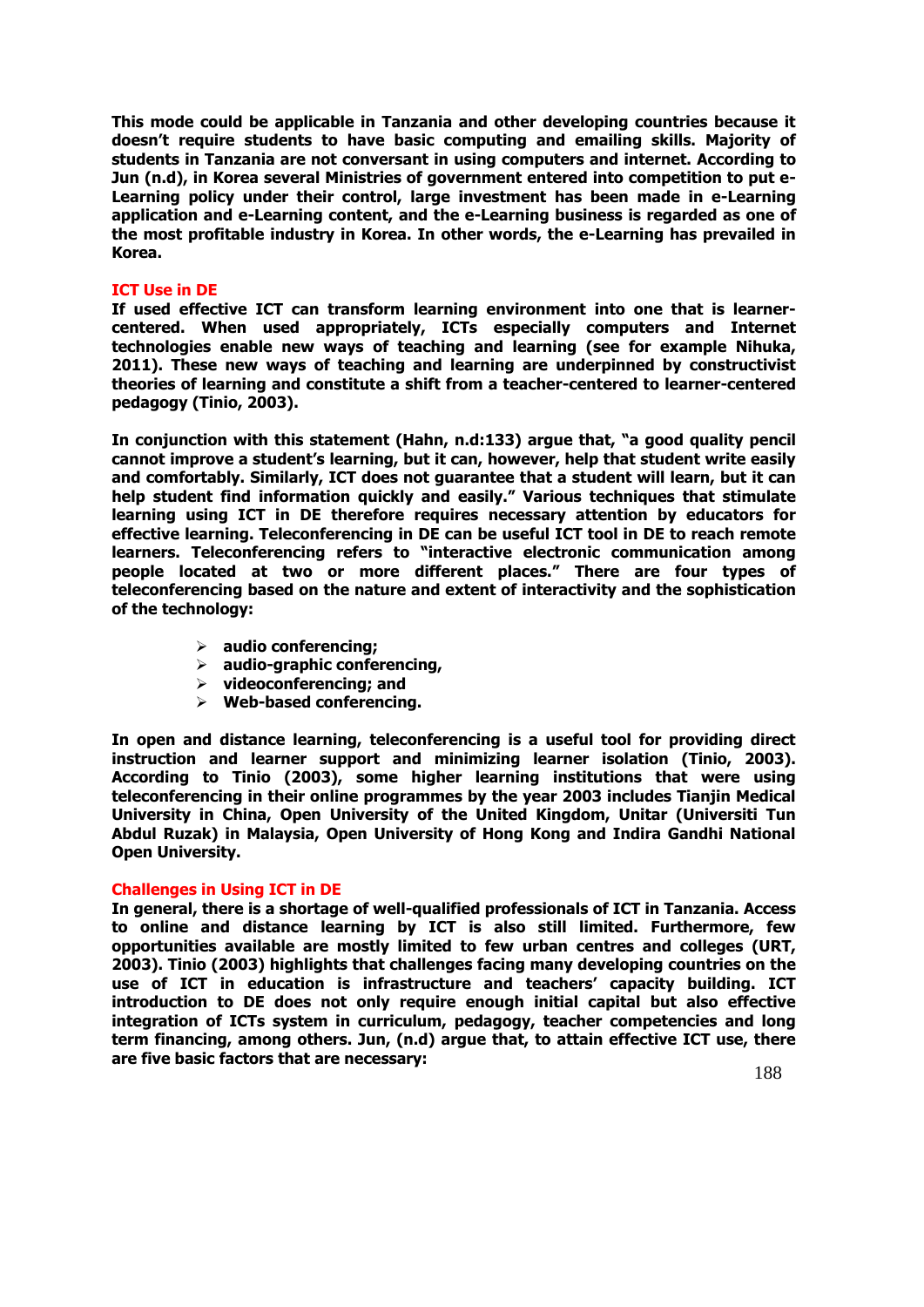- **information infrastructure;**
- **information resources disseminated through that infrastructure;**
- **laws and regulations to promote ICT use;**
- **and the development of Human Resources**
- **to manage information infrastructure and resources.**

**These five factors do not function independently but cooperatively. To deploy these factors requires a great deal of labor and worthwhile.**

## **PURPOSE OF THE STUDY**

**This study intended to explore Hanyang Cyber University's experience in the use of ICT in distance education so as to learn best practices that could be adapted by the Institute of Adult Education. Specifically the study aimed to investigate the following:** 

- **How does HYCU use ICTs in Distance Education?**
- **What are students satisfaction regarding ICT use in DE?**
- **What are the challenges encountered in the course of using ICT in Distance Education?**

## **RESEARCH DESIGN**

**This study is qualitative and descriptive. Three Key Informants were purposively selected - two of them being teachers facilitating online learning at HYCU and one being HYCU alumnus.** 

**The teachers were selected based on their position at HYCU while the alumnus was selected based on the ability to speak English. Since students/alumni are usually not staying at HYCU, the one to be selected was to be interviewed by telephone and for this reason English speaking was used as very important criteria in selecting him/her to ensure mutual understanding between the researcher and the interviewee.** 

**Reasons behind the selection of only three participants is the qualitative and descriptive nature of the study that required actual practice and happenings based on the facts rather than individual perceptions and views.** 

## **Data Collection Method**

**Data collection was done using both structured and unstructured interviews. Telephone interview was applied to collect information from one participant (the HYCU alumnus) who was not physically available at HYCU. With permission from participants the researcher used a digital sound recording device to record the interview sessions by the HYCU teachers. Review of HYCU online resources was used to obtain data for cross validation with information gathered through interview to ensure validity and reliability of data.** 

## **Data Analysis and Presentation**

**Data collected were descriptively analyzed as per research focus using content analysis technique. Excerpts from the field are presented to reflect the actual ideas and expressions of participants. Findings are then presented in accordance with the research questions order.**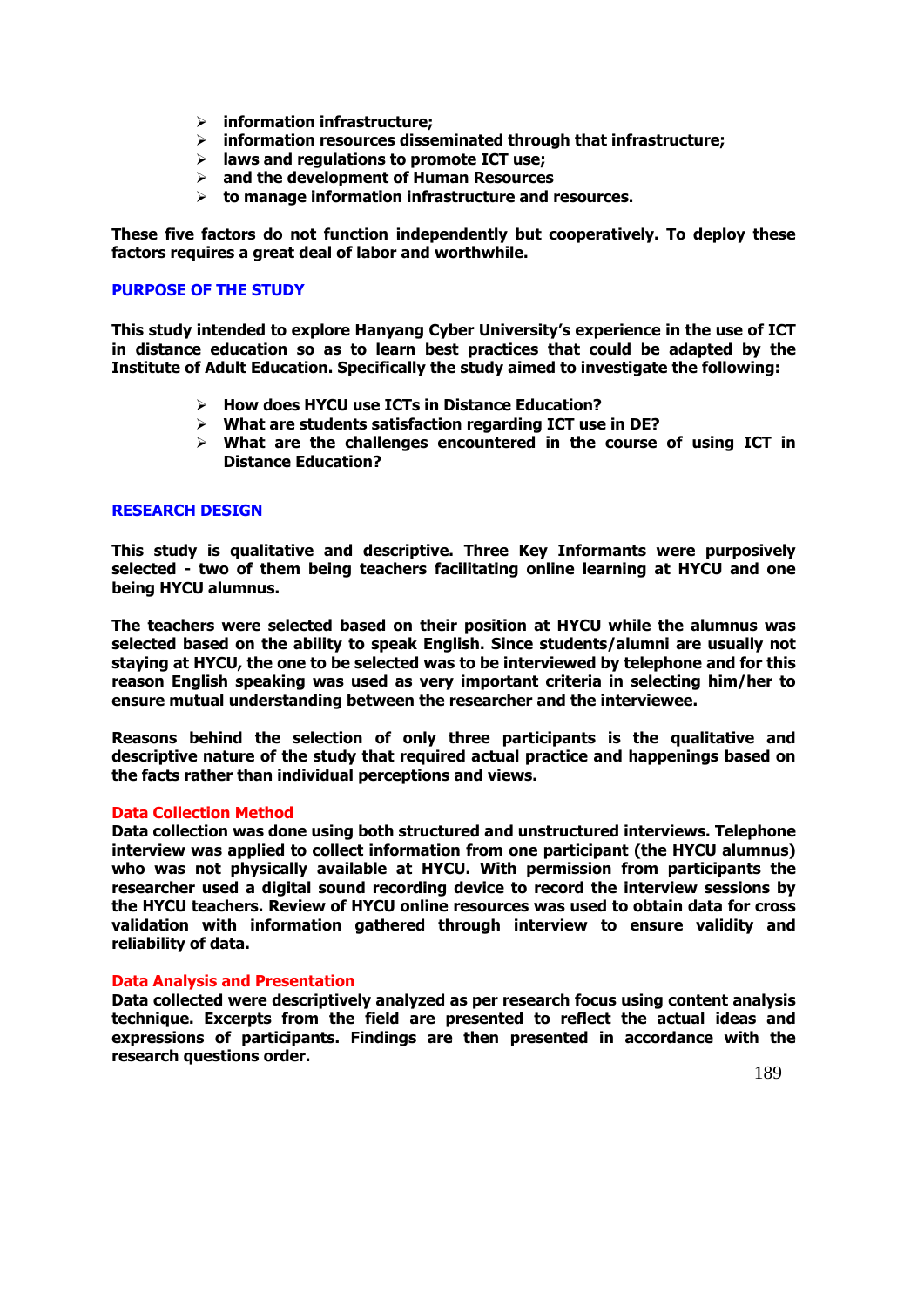## **FINDINGS AND DISCUSSION**

#### **Use of ICTs in Distance Education at HYCU**

**Findings indicate that HYCU uses Learning Management System to provide both degree and non-degree academic programmes through DE famously known as Cyber Education in Korea.** 

**The university currently has about 13,000 DE/Cyber education students studying Bachelors and Masters degrees of which about 400 are masters programme students.** 

**"…we use learning management system (LMS) on the site so if students log on, they can enter the lecture room and there is contents equivalent to regular lecture at offline universities" (HYCU teacher 1 interview).** 

#### **Teacher-Student Interaction**

**Findings show that HYCU use ICTs to enhance interaction between professors and students online.**

**"…we have some contents for each week and professors give some assignments and examination and some discussion topics so students interact with other students or professors online". (HYCU teacher 1 interview).**

**Students are required to react on the topic and argue on the contributions from one another among themselves online. Professors also ask questions online for students to respond to them individually, which makes it kind of teacher-student one-on-one discussion. This kind of system in one way or another reduces the gap between traditional classroom learning and distance learning.** 

**To participate in online teaching and learning process the enrolled students need to log in to the university site to access their weekly learning contents and lectures or tutorials designed by their professors. In this way each individual student can learn on his/her own pace. However, LMS does not allow live interaction between teachers and students if a need for further clarification arises. Students in need of clarifications have to send inquiries in writings to professor and wait for a written feedback. The system on the other side is an advanced and effective one compared to traditional technologies like the use of Post offices that have been used in many developing countries.** 

#### **Students' Assessment**

**Also, findings show that HYCU use ICT for assessment of students. On the case of assessment of students one of the key informants said that,**

**"In the site there is like quiz section, assignment section etc they click it, read it and answer"**

**The excerpt indicates the simplicity on the access of the online materials through LMS. This ensures user friend online environment to students. The study also revealed that examinations are carefully administered online. The following excerpts reflect on the situation.**

190 **"……they take exams online too…….basically every academic courses are online" (HYCU teacher 2 interview)**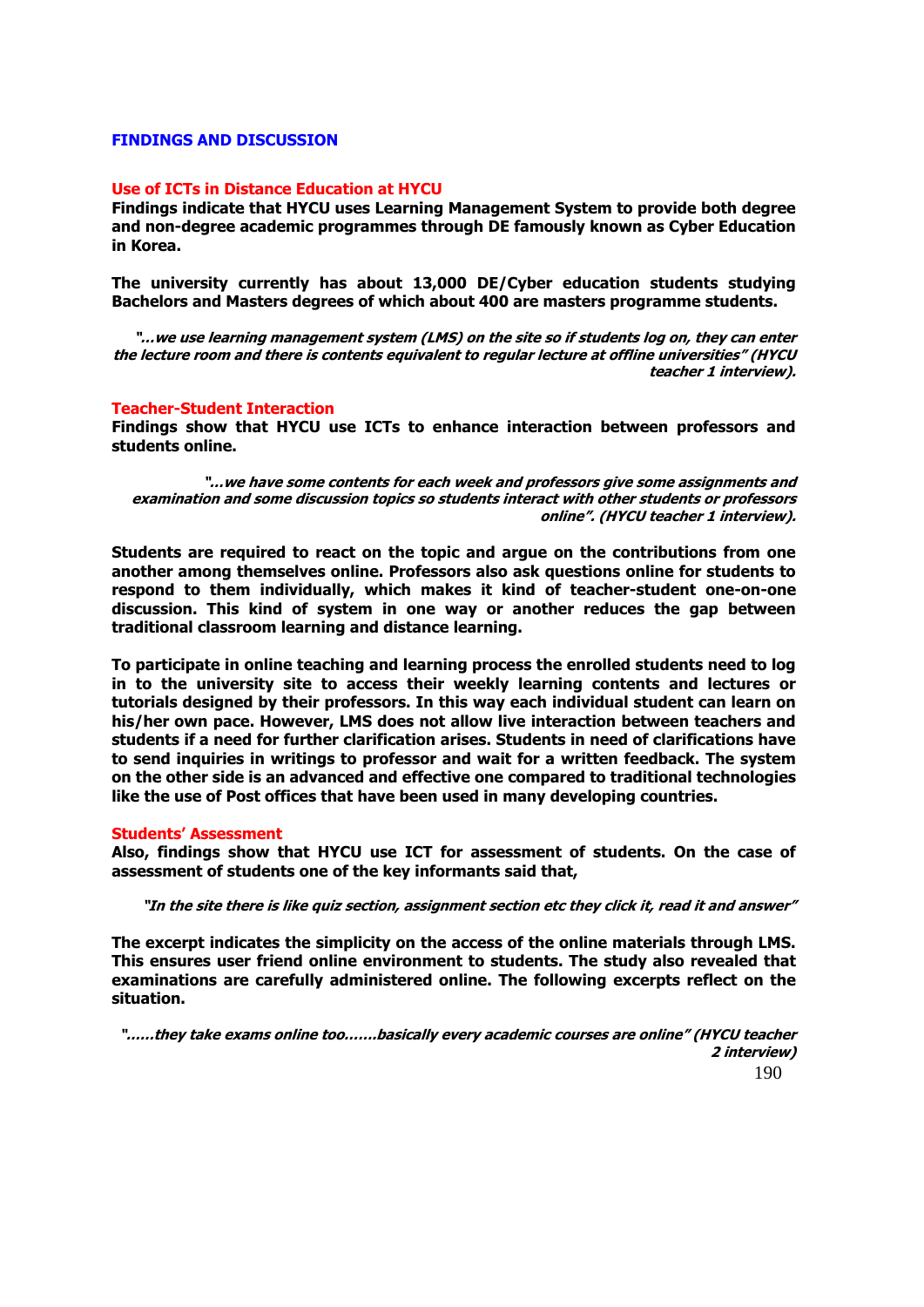**The university monitors the undertaking of the examination online using a sophisticated technology.**

**"…we try to identify the user of the computer, we trace the IP address…they have to log on using their public certificate which they use for the banking -- internet banking, so this is a personal identification" (HYCU teacher 2 interview).**

**As a researcher I judge this method as a good method to prevent cheating during examination. The challenge observed here is the possibility of students cheating by having an assistant or a computer besides during examination undertaking. However, findings indicate that this kind of cheating is limited. One of the interviewed teachers had the following to say.**

**"…but we give very limited time so even the best student cannot solve the problem in the limited time…so they are very busy…and we try to evaluate students in a various ways not just for the synchronic exam -- we evaluate discussions and some home works, some interactions, everything…"** 

**Also findings revealed from the interviewed alumni that there is a monitoring program that detects any movement of the cursor on the examination/test screen. She had this to say:**

**"…If you move the mouse out of the test screen you get warning sign. If you get warning three times then you are automatically disqualified…"**

## **Students' Satisfaction regarding ICT use in DE**

**Findings indicate that students are satisfied with the program offered by HYCU due to nature of the teaching and learning environment.** 

**Most of the students are employees but they can easily study within Korea far from the university and even abroad with the use of their computers and Internet without leaving their jobs.**

**"…students like studying online because they are working…they can control their study time themselves…it is efficient because you can study any time you like…" (HYCU alumni interview).**

**Students on the other hand are satisfied with the qualification acquired after their studies also because of the reputation of the university.**

**"…though online education is not much widely known in Korea, reputation of cyber university is getting better…graduates of HYCU are equivalent to those of offline universities…" (HYCU teacher 1 interview)**

**"…Most of our students have jobs but they may want to change their job with our degree…Our quality of diploma is getting better and better I think. It is socially recognized…" (HYCU teacher 2 interview)**

**The reputation by public leads to recognition of students studying in a particular university. This situation leads to students' satisfaction and acts as a good indicator on the quality of Education offered.**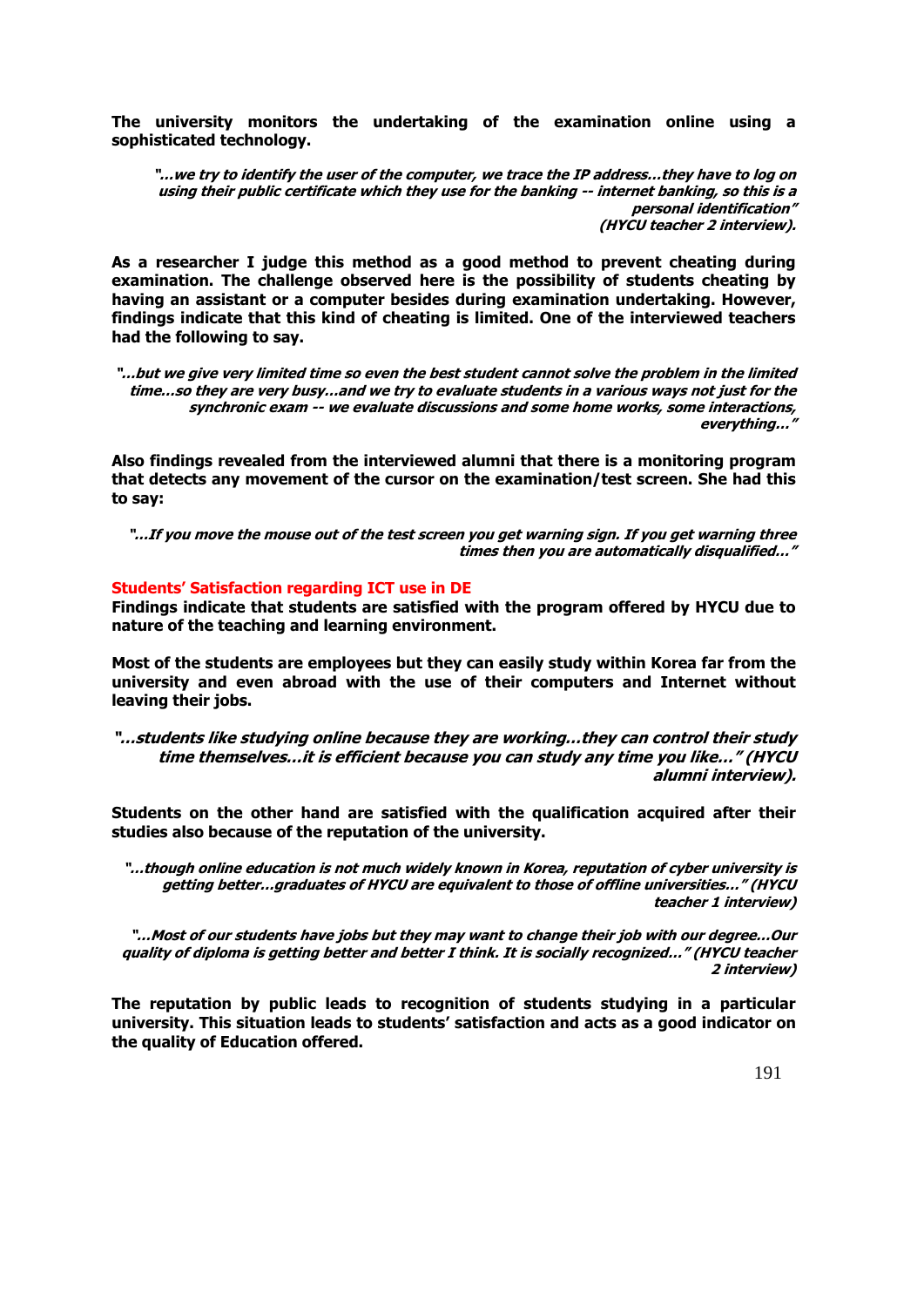# **Challenges encountered in the course of using ICT in Distance Education Teaching and Learning Interaction**

**Findings revealed that one of the challenges is that the teaching and learning process in LMS is one way.**

**"…some videos are recorded and just posted to students….they look like one way lecture..." (HYCU teacher 1 interview).**

**"…videos posted in the site are not interactive…" (HYCU alumni interview).**

**These excerpts reveal that lectures provided to students are more or less the same as those offered in conventional classrooms. In trying to overcome the situation professors devote some time for tutorials.**

**"…usually professors organize face-to-face/offline sessions on some Saturdays in trying to supplement the online studies…" (HYCU alumni).**

**This face-to-face approach reflects the practice in Indonesia as cited from Belawati in Tinio (2003) earlier under literature review in this paper. However, according to the HYCU alumni interview, students who are staying far from the university cannot attend these sessions. This is again a problem to this kind of students because they have to study themselves all alone through online interaction throughout their studies. It should be noted that online studying is not an easy task and it needs intensive self studying and becomes even more difficult when a student have no teacher or fellow student to physically interact with. The following HYCU alumni words reveal the situation**

**"…you have to do research, organize your assignments yourself…you feel very lonely…I felt no classmates around me…I had no time to talk to professor as I could…"**

**This challenge justifies the need for teleconferencing to remote students as stated earlier in literature review by Tinio (2003) under section, "ICT use in DE". Teleconferencing would have reduced the tense of loneliness among students and lead to more interactive teaching and learning.**

## **Online Examinations/Tests**

**As noted from the findings due to the synchronic nature of examinations, students must have a reliable Internet service and computer at the right time and place. Students who cannot log in to their computer on specified time fails the examination automatically. Again students need to be available in time of the examination regardless of their geographical locations and this affects Korean students studying overseas.** 

**The following excerpt from interview explains the situation for the Korean students studying online abroad.**

**"…students doing exam in other countries…they have to do it in Korean time not the time in the other country…they have to get up like two o'clock in the morning or six o'clock in the morning…" (HYCU alumni).** 

192 **This extract shows the complexity of the use of ICT in DE as it sometimes grows to international coverage. Students must attend their examination at one point in time all together to avoid cheating.**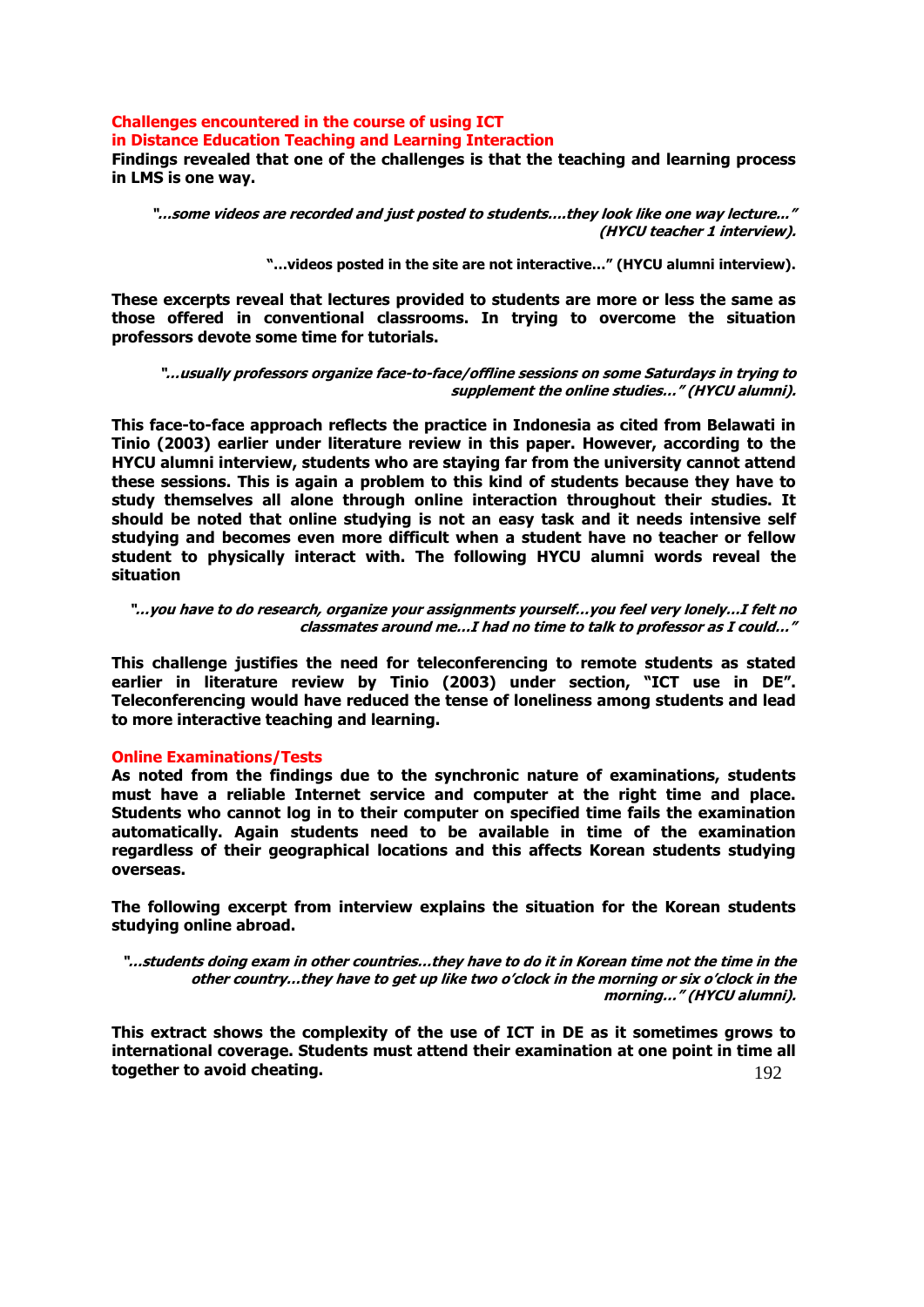**This however, causes some complexity to Korean students studying abroad. For the case of the Institute of Adult Education this might not be a problem at the moment but is a likely challenge in future when its programme expands.**

**"…in the university site I saw the messages from students living in Peru, Chile, Russia etc… I saw the messages describing the difficulties…" (HYCU alumni).**

**Furthermore, monitoring of the synchronized examination face some challenges especially detecting when somebody is assisting the student offline during examination.** 

**"…we try our best but it is not 100%, we try to identify our students with finger prints or some eye balls... trying every effort." (HYCU teacher 2 interview).**

**The technique of identifying finger prints and eyeballs and detecting mouse movement (mentioned earlier) are advanced technologies but a challenge remains on how to detect a person assisting a student verbally without contact with the computer. However, as discussed earlier this will rarely help the student based on the fact that the time allocated is very limited and with so much pressure in answering a number of questions. At IAE there might not be this advanced technology in the meantime, instead allocating a limited time to online examinations could serve the purpose.**

#### **Human and Material resources**

**Lack of DE qualified human resource is one of the challenges facing HYCU. Researcher found that ICT use is not only in DE but also in all over education sector.** 

**The advance ICT used needs qualified DE professors and teaching assistants to ensure effective teaching and learning.**

**"…we need more qualified teaching assistants. We have only one teaching assistant per class. One teaching assistant take 67 classes…" (HYCU teacher interview).** 

**It should be noted that teachers who are not DE practitioners can also teach online students but need orientation. The use of non-DE qualified teachers could sometimes lead to adoption of one-way-lecture system used in offline universities. This ultimately makes it difficult for students studying online to understand the teaching content.**

**Findings also show that investment cost involved in establishment and running of DE programme leads to another challenge. Use of ICT in DE requires reliable computers, software, and IT qualified personnel to facilitate the technical part of the system. One of the excerpts by the HYCU teacher points out that,**

**"…online learning demand lots of investment, it needs a lot of money to assure quality of education but many people even the students think online learning should be cheaper so they don't want to pay lots of tuition…"**

#### **CONCLUSION AND RECOMMENDATIONS**

193 **Use of ICT in DE at HYCU is at an advanced state that can be learnt by the Institute of Adult Education regardless of the differences in terms of technology and infrastructure between the two.**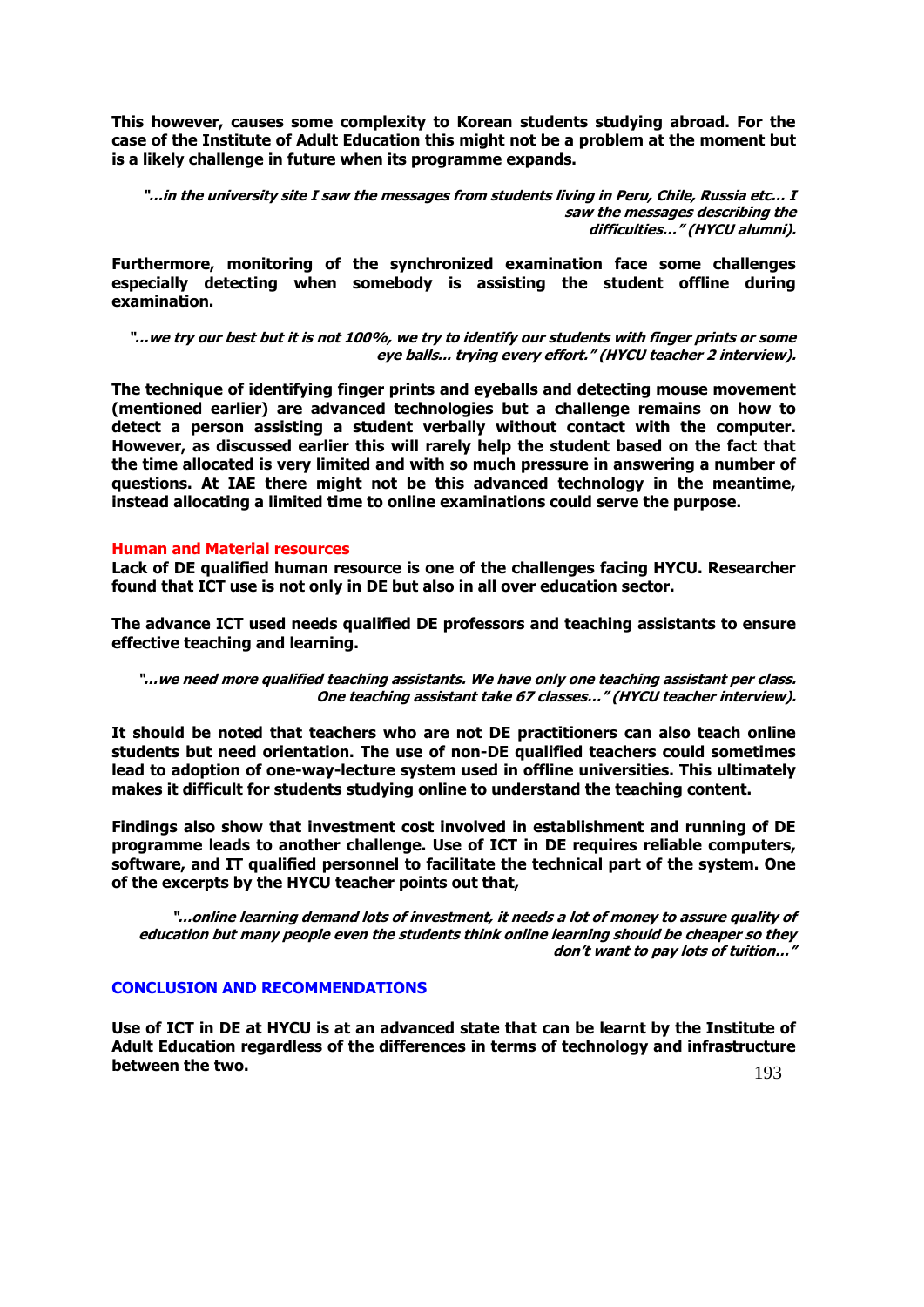**According to Paul (2011) it is high time for higher learning institutions in Africa to utilize effectively their knowledge capital and come up with new innovations that will add quality of education and lead to their survival.**

**In some countries, Tanzania in particular online qualification is frequently questionable by employers but the experience by HYCU demonstrates that qualification obtained online are equivalent to or even higher than the traditional/offline university qualifications since online students are involved with intensive self-study as compared to their counterpart- offline universities. Although the challenges observed in Korea might not be the same in other countries like Tanzania, the challenges indicated should act as areas of concentration when developing or implementing online learning programmes.**

**Recommendations in this paper are based on the findings and researchers own ideas on the use of ICT in DE. The researcher therefore recommends the following:**

- **Institute of Adult Education should try to contextualize the Learning Management System used at HYCU when establishing online study programme to ensure quality in DE. However, as stated earlier in the literature under section "challenges in using ICT in DE" by Tinio (2003), the Institute has to support infrastructure development and teachers' capacity building for effective undertaking of the ICT systems.**
- **Face-to-face/offline sessions are essential to both students studying abroad and those living at a far distance from the learning centres.**
- **Distance Education institutions in general should think of admitting a moderate number of students to ensure quality education.**
- **Relevant government agencies might find this paper useful, especially in ensuring effective internet infrastructure through relevant authorities. This will ultimately facilitate DE programmes by various institutions in in Tanzania.**

## **BIODATA of and CONTACT ADDRESSES of the AUTHOR**



**Belingtone MARIKI is an Academic Coordinator of the Tanzania Institute of Adult Education. He holds a Masters degree of Science in Community Economic Development of the Southern New Hampshire University USA and recently acquired a Postgraduate Certificate in Practitioner Research and Evaluation Skills Training in Distance Education (PREST) of the Botswana College of Distance and Open Learning (BOCODOL). He has participated and presented papers in a number of local** 

**and international conferences of Open and Distance Learning. Belingtone lectures Community Development courses and supervise student researches. His primary research focus is on new technologies in Distance Education.**

**Mr. Belingtone Eliringia MARIKI, Lecturer and Academic Coordinator, Institute of Adult Education, P. O. Box 20679, Dar es Salaam, TANZANIA Mobile: +255 754 37 16 85, +255 716 67 27 97, +255 787 61 10 84 Email: [belingtone.mariki@gmail.com](mailto:belingtone.mariki@gmail.com)**